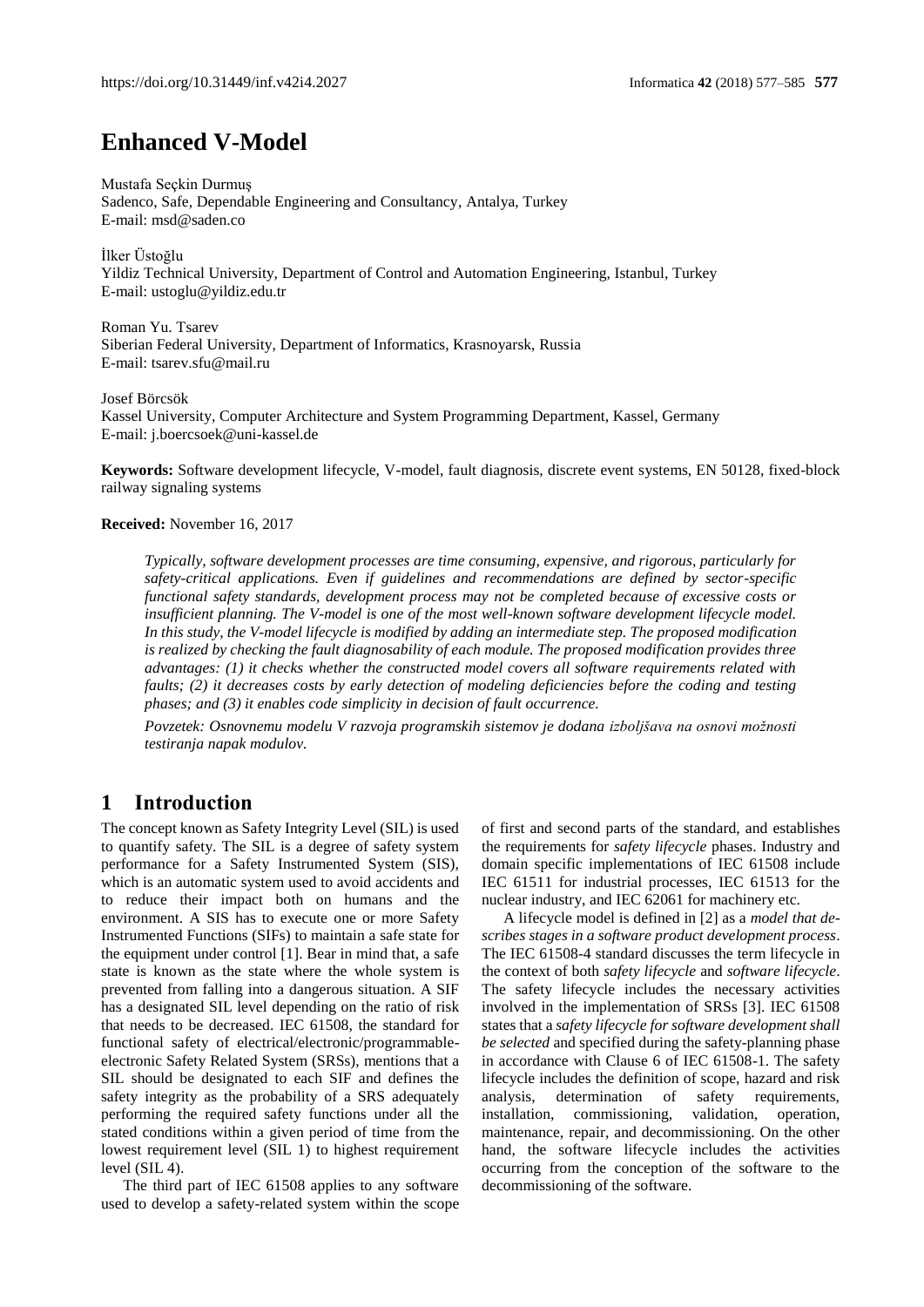Numerous lifecycle models have been addressed in the literature, such as the waterfall, spiral, iterative development, and butterfly models [4-8]. However, despite the availability of many lifecycle alternatives, safety standards such as IEC 61508, EN 50126, EN 50128, and IEC 62278 recommend using the V-model for software development processes. The V-model lifecycle has been applied to various domains such as the automotive [9], aerospace [10], railways [11], and the nuclear industry [12].

In this study, a Discrete Event System (DES)-based fault diagnosis method is added to the V-model lifecycle as an intermediate step between the module design and the coding phases. A DES is a discrete-state, event-driven system in which the state evolution of the system depends totally on the occurrence of discrete events over time.

The main difference of the proposed enhancement is its simplicity, when compared with the existing model checking tools and techniques in the literature [13, 14]. Because the fault diagnoser is built from the software model itself and; since the modular approach is a must in the *Software Design Phase* of the V-model in EN 50128 (recommended as mandatory) there is no need for any tool to check the diagnosability of a simple software module (component) model [15]. The remainder of this paper is organized as follows. The V-model lifecycle and the modified V-model lifecycle are explained in Sections 2 and 3, respectively. DES-based fault diagnosis is introduced in Section 4, and conclusion section is given in Section 5.

### **2 V-model lifecycle**

Paul Rook introduced the V-model lifecycle in 1986 as a guideline for software development processes [2]. The primary aim of the V-model is to improve both the efficiency of software development and the reliability of the produced software. The V-model offers a systematic roadmap from project initiation to product phase-out [2]. The V-model also defines the relationship between the development and test activities; it implements verification of each phase of the development process rather than testing at the end of the project. The V-model, as defined in IEC 61508-3, is shown in Figure 1.



Figure 1: V-model software safety integrity and development lifecycle [16].

Before initializing a *software development process* according to the V-model, a *software planning phase* has to be realized, wherein a *software quality assurance plan*, *software verification* and *software validation plans*, and a *software maintenance plan* are fully defined. Later, the software requirements should be determined in cooperation with both the customer and the stakeholders. Using the selected software architectures (including modeling methods), software modules are developed by the designers. Each phase is verified immediately after completion. Note that, the left side of the V-model in Figure 1 represents the decomposition of the problem from the business world to the technical world [17]. After the coding phase, the right side of the V-model denotes the testing phase of the developed software.

The number of person may expand in the development process but this expansion shall be identified from the very beginning of the project. In [2], the change of the total number of software development teams are illustrated as given in Figure 2. Additionally, the cost of detection of faults in the different phases of V-model is given in Figure 3.



Figure 2: Software development teams [2].



Figure 3: Software development teams [18].

The advantages and disadvantages of the V-model can be summarized as follows [4, 5]:

*Advantages*

- 1. Facilitates greater control due to the standardization of products in the process.
- 2. Cost estimation is relatively easy due to the repeatability of the process.
- 3. Each phase has specific products.
- 4. Greater likelihood of success because of the early development of test plans and documentation before coding.
- 5. Provides a simple roadmap for the software development process.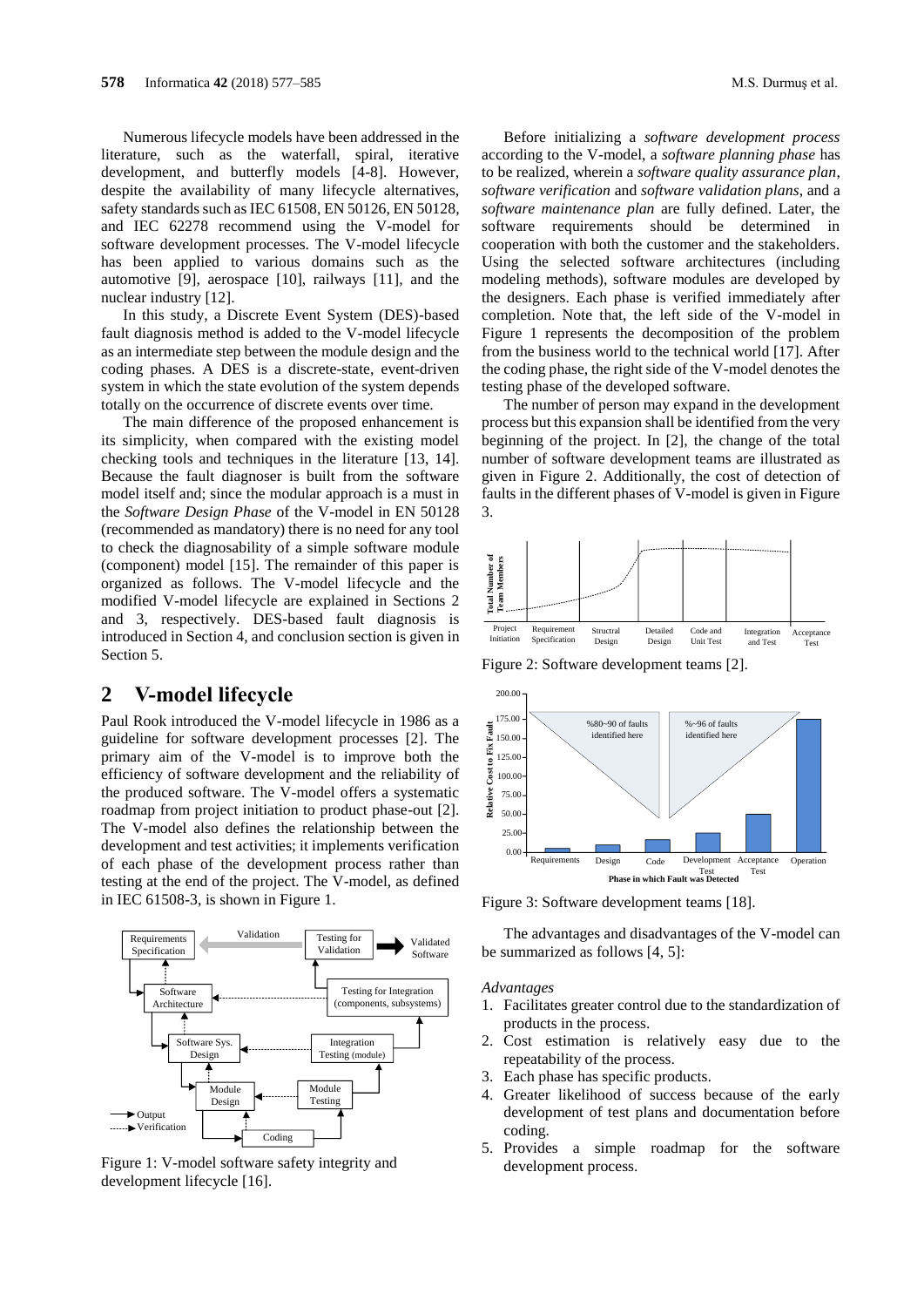#### *Disadvantages*

- 1. Low flexibility, expensive, and difficult to change scope.
- 2. No early prototypes.
- 3. Addresses software development within a project rather than a whole organization.
- 4. Too simple to precisely reflect the software development process and may steer managers into a false sense of security.

## **3 Modified V-model lifecycle**

As mentioned in [19], and [20], the required workforce and the cost of the development process of the software increases towards the end with respect to the initial phases of the development lifecycle. Therefore, the proposed modification is realized on the left side of the V-model.

In the usual software development process according to V-model, the fulfillment of the requirements are checked by realizing the module tests after coding. By checking the module diagnosability, one can decide if the module fully covers the software requirements related with faults or not (will be explained in section 4). This intermediate phase can be considered as time consuming and an extra workload. However, rather than turning back again from the module testing phase to the module design phase in the V-model, the proposed phase provides a final inspection of modules before proceeding to the coding and module testing phases. The proposed V-model is given in Figure 4.

The proposed modification in Figure 4 has three unique advantages:

**a.** *It checks whether the constructed model covers all software requirements related to faults*: If the developed software model (see Table A.2 and Table A.17 of [15]) is not diagnosable, then the software model does not contain all software requirements related with the faults.

**b.** *It decreases costs through early detection of modeling deficiencies before proceeding to coding and testing phases*: As can be seen from Figure 4, after proceeding to the coding phase, the designer can only go back to the module design phase at the end of the module tests. Many studies showed that, it is 5 times more expensive to fix a problem at the design stage than in the course of initial requirements, 10 times more expensive to fix it through the coding phase, 20 to 50 times more expensive to fix it at acceptance testing and, 100 to 200 times more expensive to fix that error in the course of actual operation [20-23].

**c.** *It enables designers to write simple and more readable code in decision of the faults*: This will be explained with a simple case study in the next section.

## **4 DES-based fault diagnosis**

An *event* is defined as an encountered specific action, i.e., an unplanned incident that occurred naturally or due to numerous conditions that are encountered simultaneously [24]. Events are classified as observable or unobservable events in a DES.



Figure 4: Enhanced V-model (Y-Yes, N-No).

events [25]. In other words, a system is diagnosable if the fault type is always identified within a uniformly bounded number of transition firings after the occurrence of the fault [26]. The diagnoser is obtained from the system model itself and carries out diagnostics to observe the system behavior. Diagnoser states involve fault information, and occurrences of faults are identified within a finite delay by examining these states [27].

Finite state machines and Petri nets are considered as DES-based modeling methods and, these methods are also highly recommended by functional safety standards (see  $[15]$ ).

#### **4.1 Basic petri net (***PN***) definitions**

A Petri net [28] is defined as;

$$
PN = (P, T, F, W, M_0) \tag{1}
$$

where

- $P = \{p_1, p_2, \dots, p_k\}$  is the finite set of places,
- $T = \{t_1, t_2, \ldots, t_z\}$  is the finite set of transitions,
- $F \subseteq (P \times T) \cup (T \times P)$  is the set of arcs,
- *W*:  $F \rightarrow \{1, 2, 3, ...\}$  is the weight function,
- $M_0: P \rightarrow \{0, 1, 2, 3, \ldots\}$  is the initial marking,
- $P \cap T = \emptyset$  and  $P \cup T \neq \emptyset$ .

For a marking *M*,  $M(p_i) = n$  represents the token number of the *i*th place where it is equal to *n* [28]. Representation of a marking  $M: P \rightarrow \{1, 2, 3, ...\}$  can be realized by a *k*-element vector, where *k* denotes the total number of places.

**Definition 1 [28]:** If a *PN* has no self-loops, then it is considered as *pure* and when all arc weights of a *PN* are 1, then it is said to be *ordinary*.

**Definition** 2 [28]:  $M_0[t_1 > M_1[t_2 > ... M_{k-1}[t_k > M_k])$ means that, the marking  $M_k$  is reachable from the initial marking  $M_0$  by the  $t_1 t_2 \ldots t_k$  transitions sequence. Note

A DES system is considered as diagnosable if it is possible to identify, within a finite delay, occurrences of precise unobservable events that are referred to as fault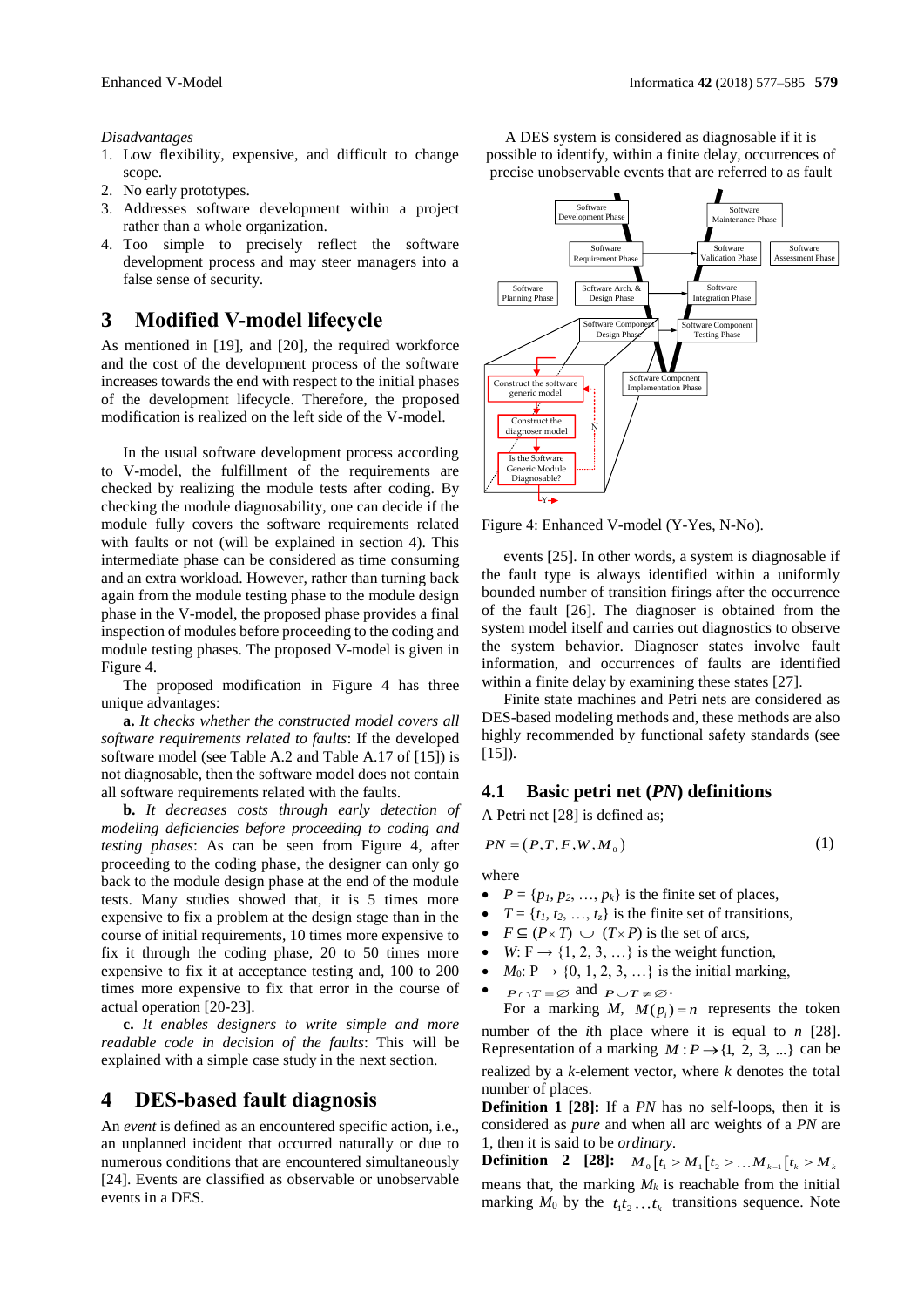that,  $R(M_0)$  denotes the set of all reachable markings from  $M_{0}$ .

**Definition 3 [29]:** A *PN* is said to be *free from deadlocks* if it is possible to find at least one enabled transition at every reachable marking.

The set of places, *P* is partitioned into a set of observable places and a set of unobservable places (*P<sup>o</sup>* and *Puo*). Likewise, the set of transitions, *T* is partitioned into a set of observable transitions and a set of unobservable transitions ( $T_o$  and  $T_{uo}$ ). Thus, the partitioned sets for *P* and *T* can be expressed as

$$
P = P_{uo} \cup P_o \text{ and } P_{uo} \cap P_o = \varnothing
$$
  
\n
$$
T = T_{uo} \cup T_o \text{ and } T_{uo} \cap T_o = \varnothing
$$
 (2)

In addition, a subset  $T_F$  of  $T_{uo}$  represents a faulty transitions set. It is assumed that there are *m* different fault types. Here,  $\Delta_F = \{F_1, F_2, \dots, F_m\}$  is the set of fault types. *T<sub>F</sub>* is expressed as  $T_F = T_{F_1} \cup T_{F_2} \cup \cdots \cup T_{F_m}$ , where  $T_{F_i} \cap T_{F_j} = \varnothing$  (if  $i \neq j$ ).

 $\Delta = \{N\} \cup 2^{\Delta_F}$  is used to define the label set, where N is used to represent the label "normal," which specifies that all fired transitions are *not faulty*, and  $2^{\Delta_F}$  represents the power set of  $\Delta_F$ . In the remainder of this paper, unobservable transitions and places are represented as shown in Figure 5.



Figure 5: Representation of places and transitions.

#### **4.2 Diagnosis of faults by using** *PN* **models**

Since the system model contains unobservable places, it is not always possible to distinguish some markings. Thus, if  $M_1(p_i) = M_2(p_i)$  for any  $p_i \in P_o$ , then it is denoted as  $M_1 \equiv M_2$ . That is to say,  $M_1$  and  $M_2$  markings have the same observations. As done in [30], the definition of the quotient set  $\hat{R}(M_0)$  according to the equivalence relation  $(\equiv)$  is useful;  $\hat{R}(M_0) := R(M_0) / \cdots = {\hat{M}_0, ..., \hat{M}_n, ...}$ where  $M_0 \in \hat{M}_0$ . An observable marking or the observation of a marking is represented by each member of  $\hat{R}(M_0)$ . We assume the following two statements are true for simplicity.

**Assumption [25, 26]:** Only *deadlock free PN*s are considered and there does not exist an order of unobservable transitions whose firing produces a cycle of markings that have the same observation.

A diagnoser is given for a *PN* [26, 27] by

$$
G_d = (Q_d, \Sigma_o, \delta_d, q_0). \tag{3}
$$

The diagnoser given by (3) is an automaton where the set of states are represented by  $Q_d \subseteq Q$ , the set of events

are represented by  $\Sigma_o = \hat{R}(M_o) \cup T_o$ , the notation  $\delta_d$ :  $Q_d \times \Sigma_o \rightarrow Q_d$  represents the partial state transition function, and the initial state is denoted by  $q_0 = \{(M_0, N)\}\text{.}$  A diagnoser state  $q_d$  is given as  $q_d = \{(M_1, l_1), (M_2, l_2), \ldots, (M_n, l_n)\}\$ , which involves pairs of a marking  $M_i \in R(M_0)$  and a label  $l_i \in \Delta$ . The state set  $Q_d \subseteq Q$  represents the reachable states from the initial state  $q_0$  by using  $\delta_d$ . Each observed event  $\sigma_o \in \Sigma_d$ represents an observation of a marking in  $\hat{R}(M_0)$  or an observable transition in *To*. The state transition function  $\delta_d$  is defined with the use of the label propagation function and the range function.

The label propagation function associates a label (*faulty* or *normal*) over a sequence of transitions. If the sequence of transitions does not contain any faulty transition, the resulting marking is labeled as normal (*N*). Detailed explanation of the label propagation function, the range function and the state transition function can be seen from [25-27, 30, 31].

#### **4.3 Obtaining diagnosability**

A *PN* is diagnosable if, and only if, the states of the diagnoser given by (3) shall be *Fm*-certain or does not involve any  $F_m$ -indeterminate cycle for any fault type  $F_m$ . Due to page restriction, the reader is referred [25-27] for detailed explanation of DES-based fault diagnosis and the proof of this theorem.

#### **4.4 Railway point example**

Trains can move from one track to another by the help of railway *points* (rail switches or point machines) placed at necessary locations. Points have two position indications, i.e., Normal (*Nr*) and Reverse (*Rev*). At any railway point, three main faults may occur. These faults are identified in the V-model software requirements specification phase as follows:

- *F1*: Point may not reach the desired position in a predefined time (e.g., 5 sec) while moving from *Nr* to *Rev*.
- *F2*: Point may not reach the desired position in a predefined time while moving from *Rev* to *Nr*.
- *F3*: Both position indications may be received simultaneously.

Examples of diagnosable and not diagnosable *PN* models of a railway point are given in Figure 6 and Figure 7, respectively. The meanings of the transitions and places of the models in Figure 6 and Figure 7 are given in Table 1 and Table 2, respectively. Note that the striped places and transitions represent unobservable places (*Puo*) and transitions  $(T_{uo})$ , whereas the other places  $(P_o)$  and transitions  $(T_o)$  are observable.  $M_0$  represents the initial marking of the *PN*. The underlined numbers in the diagnoser are used to represent the marking of an unobservable place.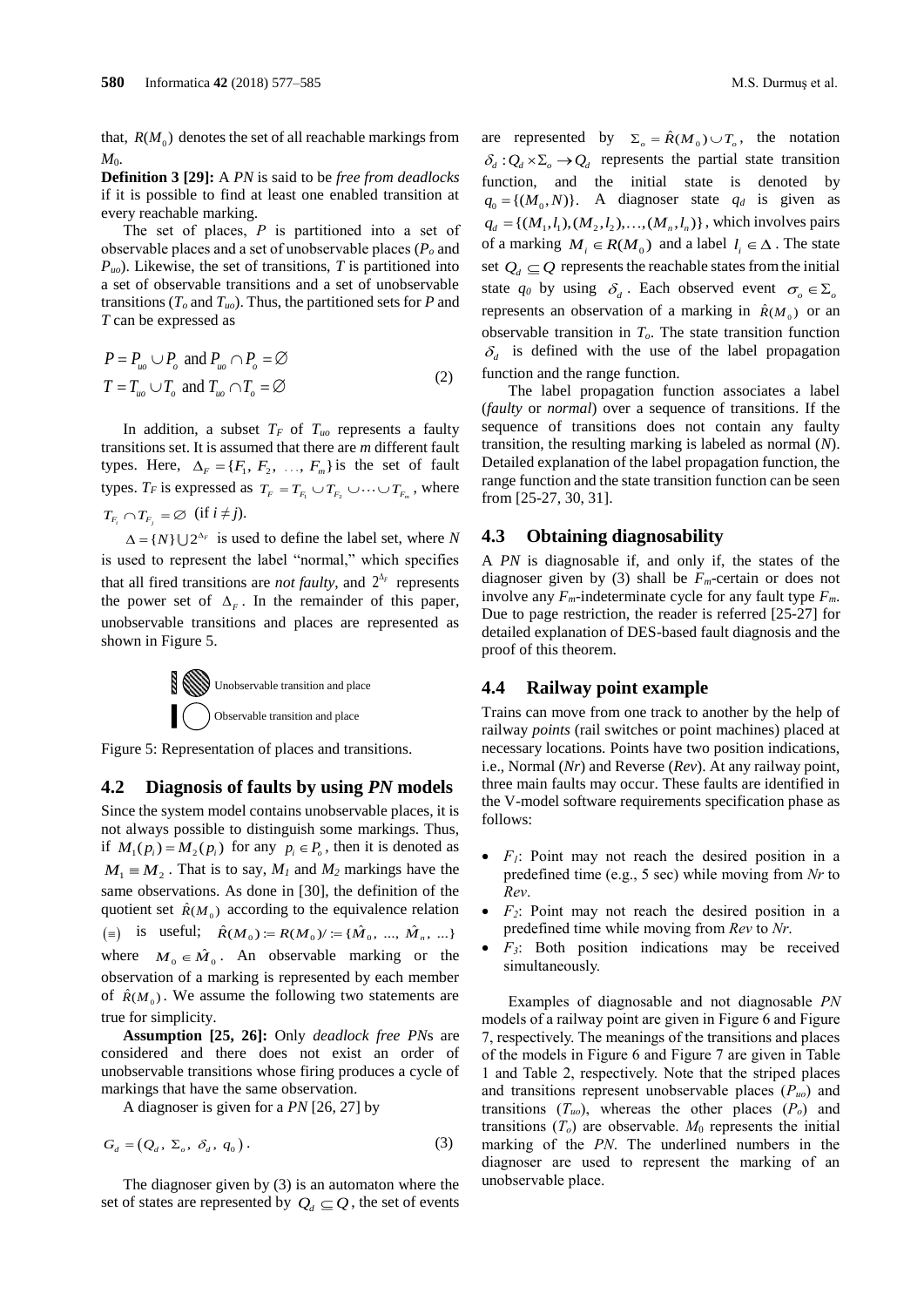Representation of the *PN* model in Figure 6 is as follows:

$$
P_{o} = \{P_{\text{PM\_1}}, P_{\text{PM\_2}}, P_{\text{PM\_5}}, P_{\text{PM\_6}}, P_{\text{PM\_8}}, P_{\text{PM\_10}}, P_{\text{PM\_12}}\},\
$$
  
\n
$$
P_{uo} = \{P_{\text{PM\_3}}, P_{\text{PM\_4}}, P_{\text{PM\_7}}, P_{\text{PM\_9}}, P_{\text{PM\_11}}\},
$$
  
\n
$$
T_{o} = \{t_{\text{PM\_1}}, t_{\text{PM\_2}}, t_{\text{PM\_3}}, t_{\text{PM\_4}}, t_{\text{PM\_5}}, t_{\text{PM\_6}}, t_{\text{PM\_7}}, t_{\text{PM\_8}}, t_{\text{PM\_9}}, t_{\text{PM\_10}}, t_{\text{PM\_11}}, t_{\text{PM\_12}}, t_{\text{PM\_13}}, t_{\text{PM\_14}}\},
$$
  
\n
$$
T_{uo} = \{M_{0}(P_{\text{PM\_1}}), M_{0}(P_{\text{PM\_2}}), M_{0}(P_{\text{PM\_3}}), M_{0}(P_{\text{PM\_4}}), M_{0}(P_{\text{PM\_5}}), M_{0}(P_{\text{PM\_6}}), M_{0}(P_{\text{PM\_7}}),...
$$
  
\n
$$
..., M_{0}(P_{\text{PM\_8}}), M_{0}(P_{\text{PM\_9}}), M_{0}(P_{\text{PM\_10}}), M_{0}(P_{\text{PM\_11}}), M_{0}(P_{\text{PM\_12}})\} = (0, 0, 0, 0, 0, 0, 0, 0, 0, 0, 1, 0).
$$



Figure 6: PN model of a railway point and its diagnoser (*diagnosable*).

Three different fault types given in Figure 6 are  $\Delta_F = \{F_1, F_2, F_3\}, \text{ where } T_{F_1} = \{t_{PM\_1}\}, T_{F_2} = \{t_{PM\_2}\},$ and  $T_{F_3} = \{t_{PMf3}\}\$ . The rectangles are used to diminish the complexity of the *PN* model. Each rectangle represents the label of the related place.

The diagnoser illustrated in Figure 6 is built from the *PN* model of railway point. A rectangle is used to denote each state and each state contains a pair of place markings and an attached label, normal (*N*) or fault. In other words, in parts of the diagnoser, a marking immediately after an observed event is detected precisely.

In accordance with the definition of the diagnoser in (3), a label which represents an observable transition or the observation of a marking is attached to all diagnoser state transitions.

In this study, with a slight abuse of notation, labels containing the observation of a marking or a pair of the

observation of a marking and an observable transition are attached to all state transitions of the diagnoser.

| <b>Place</b>        | <b>Definition</b>                    | <b>Transition</b>                         | <b>Definition</b>                                                |
|---------------------|--------------------------------------|-------------------------------------------|------------------------------------------------------------------|
| $P_{\rm PM~1}$      | $Nr$ position<br>requested           | $t_{\text{PM}1}$                          | Point<br>Nr<br>position<br>request                               |
| $P_{\rm PM, 2}$     | <i>Rev</i> position<br>requested     | $t_{\rm PM}$ 2                            | Point<br>Rev<br>position<br>request                              |
| $P_{\text{PM }3}$   | Point is moving<br>to Nr             | $t_{\text{PM}}$ 3<br>$(t_{\text{PM\_6}})$ | Request<br>ignored                                               |
| $P_{\rm PM}$ 4      | Point is moving<br>to Rev            | $t_{\text{PM}4}$                          | Point left Rev                                                   |
| $P_{\text{PM }5}$   | Point is in Nr                       | $t_{\text{PM\_5}}$                        | Point left Nr                                                    |
| $P_{\rm PM}$ 6      | Point is in Rev                      | $t_{PM}$ 7<br>$(t_{\rm PM\_8})$           | Point reached<br>to $Nr$ ( $Rev$ )                               |
| $P_{\rm PM}$ 7      | Fault type $F_I$<br>has occurred     | $tpM_9$<br>$(t_{\text{PM\_10}})$          | Filter time has<br>expired                                       |
| $P_{\rm PM}$ 8      | Point is faulty<br>(F <sub>I</sub> ) | $tpM$ 11<br>$(t_{\rm PM 12})$             | (Rev)<br>Nr<br>position<br>request                               |
| $P_{\text{PM}}$ 9   | Fault type $F_2$<br>has occurred     | $t$ PM 13<br>$(t_{\rm PM\ 14})$           | Point moved to<br>$Nr$ (Rev) and<br>fault<br>the<br>acknowledged |
| $P_{\rm PM~10}$     | Point is faulty<br>$(F_2)$           | $t_{PMfl}$                                | Point<br>indication fault                                        |
| $P_{\rm PM\_11}$    | Unobservable<br>fault restriction    | $tpM_f2$                                  | Point<br>indication fault                                        |
| $P_{\text{PM\_12}}$ | Point is faulty<br>$(F_3)$           | $t_{\text{PM}}$ $_{f3}$                   | Point position<br>fault                                          |

Table 1: Definition of transitions and places in the models given in Figure 6.

For example, at  $\hat{M}_0$  in Figure 6, the event label  $\hat{M}_{10}$ represents that the observable marking  $\hat{M}_{10}$  is observed by firing the unobservable transition  $t_{PM\_f3}$ . Similarly, the diagnoser state changes by firing the unobservable transition  $t_{PM\beta}$ . Similarly, the diagnoser state changes from  ${((0,0,0,0,1,0,0,0,0,0,1,0,), N)},$ to  ${((0,1,0,0,1,0,0,0,0,0,1,0), N)}$ , as a function of firing the observable transition  $t_{\text{PM}_2}$  with the observation  $\hat{M}_1$  of the resulting marking. According to the definition given in Section 4.3, since all states are  $F_m$ -certain and there is no *Fm*-indeterminate cycle in the diagnoser, the *PN* model is diagnosable.

Representation of the *PN* model in Figure 7 is as follows: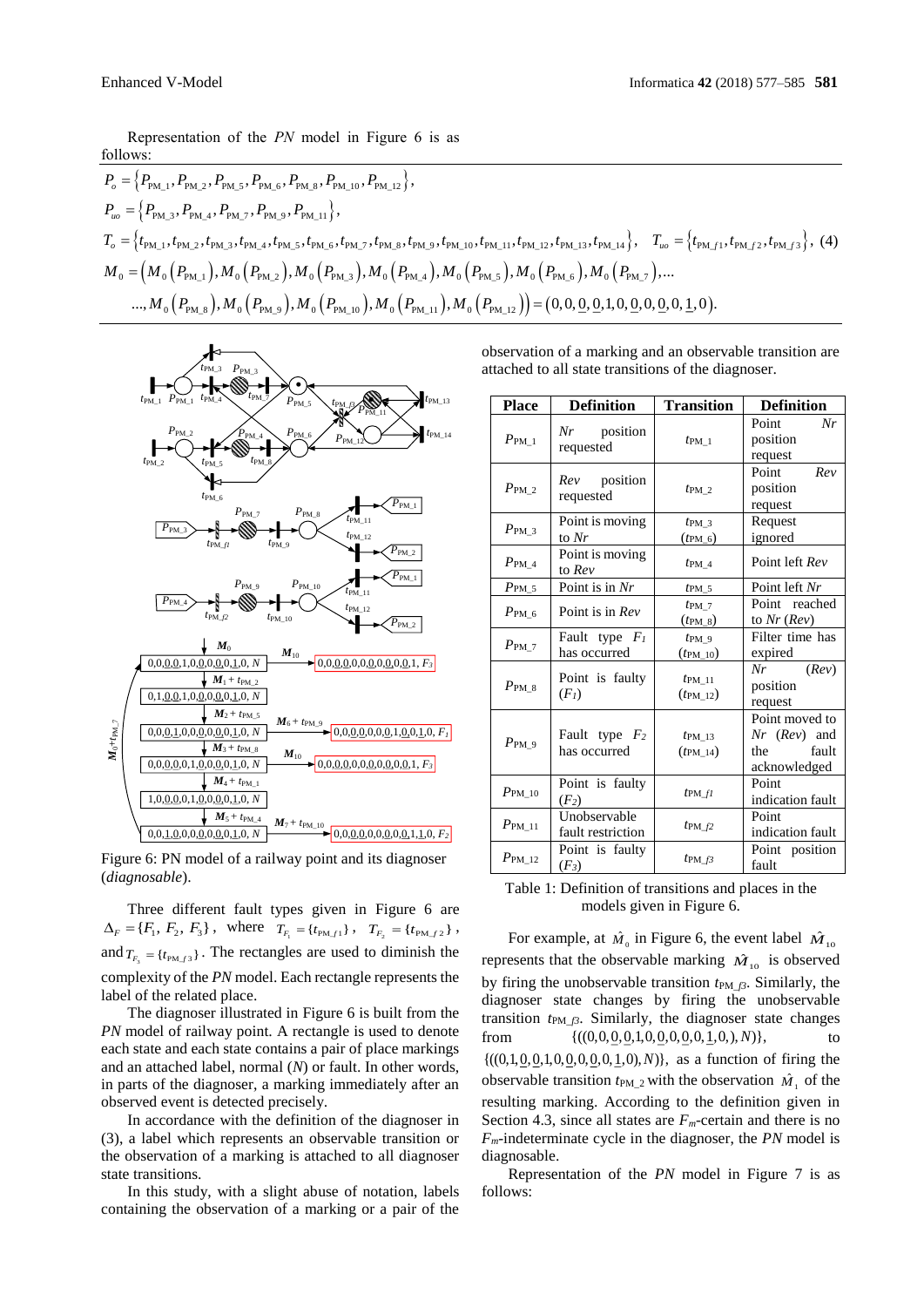$$
P_o = \{P_{\text{PM\_1}}, P_{\text{PM\_2}}, P_{\text{PM\_3}}, P_{\text{PM\_4}}, P_{\text{PM\_5}}, P_{\text{PM\_6}}\}, P_w = \{P_{\text{PM\_7}}\},
$$
  
\n
$$
T_o = \{t_{\text{PM\_1}}, t_{\text{PM\_2}}, t_{\text{PM\_3}}, t_{\text{PM\_4}}, t_{\text{PM\_5}}, t_{\text{PM\_6}}, t_{\text{PM\_7}}, t_{\text{PM\_8}}\}, T_w = \{t_{\text{PM\_1}}, t_{\text{PM\_2}}, t_{\text{PM\_13}}\},
$$
  
\n
$$
M_o = (M_o(P_{\text{PM\_1}}), M_o(P_{\text{PM\_2}}), M_o(P_{\text{PM\_3}}), M_o(P_{\text{PM\_4}}), M_o(P_{\text{PM\_5}}), M_o(P_{\text{PM\_6}}), M_o(P_{\text{PM\_6}}))
$$
  
\n
$$
= (0, 0, 1, 0, 0, 0, 0, 0).
$$
  
\n(5)



Figure 7: PN model of a railway point and its diagnoser (*not diagnosable*).

The diagnoser given in Figure 7 is not diagnosable because it is not possible to distinguish the fault type after observing the marking  $\hat{M}_s$ . In this case, the *PN* model will identify only one of the faults  $(F<sub>1</sub>$  or  $F<sub>2</sub>)$  while the obtained code from this *PN* model is running. Therefore, the designers should revise the *PN* model before proceeding to the coding phase; otherwise, this deficiency will result in an unsuccessful test case in the module testing phase.

#### **4.5 Railway signal example**

An example *PN* model of a Two-Aspect Signal (TAS) and its diagnoser is given in Figure 8. TAS is generally used in railway depot areas and has two signal color indications (red means stop and green means proceed). The meanings of the transitions and places of the model in Figure 8 are given in Table 3. It is assumed that two different faults may occur in TAS which are *F1*: Both signal aspects are lit at the same time; and *F2*: No signals are lit.

| <b>Place</b> | <b>Definition</b> | <b>Transition</b> | <b>Definition</b> |
|--------------|-------------------|-------------------|-------------------|
| $P_{\rm PM}$ | Point             | $t_{\text{PM}1}$  | Movement          |
|              | moving to $Nr$    | $(t_{\rm PM\ 2})$ | request           |

|                   |                                                              |                                        | received<br>for<br>Nr<br>(Rev)<br>position                      |
|-------------------|--------------------------------------------------------------|----------------------------------------|-----------------------------------------------------------------|
| $P_{\rm PM, 2}$   | Point<br>is<br>moving<br>to<br>Rev                           | $t_{\rm PM}$ 3<br>$(t_{\rm PM\ 4})$    | Point reached<br>to $Nr$ ( $Rev$ )                              |
| $P_{\text{PM }3}$ | Point<br>position<br>is<br>Nr                                | $t_{\text{PM}}$ 5<br>$(t_{\rm PM\ 6})$ | Point request<br>to $Nr$ ( $Rev$ )                              |
| $P_{\rm PM, 4}$   | Point<br>position<br>is<br>Rev                               | $t_{\text{PM}}$ 7<br>$(t_{\rm PM\ 8})$ | Point moved<br>to $Nr$ $(Rev)$<br>and the fault<br>acknowledged |
| $P_{\text{PM }5}$ | Fault type $F_I$<br>or $F_2$ has<br>occurred                 | $tpM_9$                                | Filter time has<br>expired                                      |
| $P_{\rm PM}$ 6    | $\overline{\textbf{1}}\textbf{s}$<br>Point<br>faulty $(F_3)$ | $t_{PMfl}$<br>$(t_{\text{PM$\_f2}})$   | Point<br>indication<br>fault                                    |
| $P_{\rm PM}$ 7    | Point<br>is<br>moving from<br>one position<br>to another     | $t_{\text{PM}}$ $f3$                   | Point position<br>fault                                         |

Table 2: Definition of transitions and places in the models given in Figure 7.



Figure 8: *PN* model of TAS and its diagnoser.

| <b>Place</b> | <b>Definition</b> | <b>Transition</b> | <b>Definition</b> |
|--------------|-------------------|-------------------|-------------------|
| $P_{S2}$ 1   | Signal is red     |                   | Turn signal to    |
|              |                   | $t_{S2}$ 1        | green             |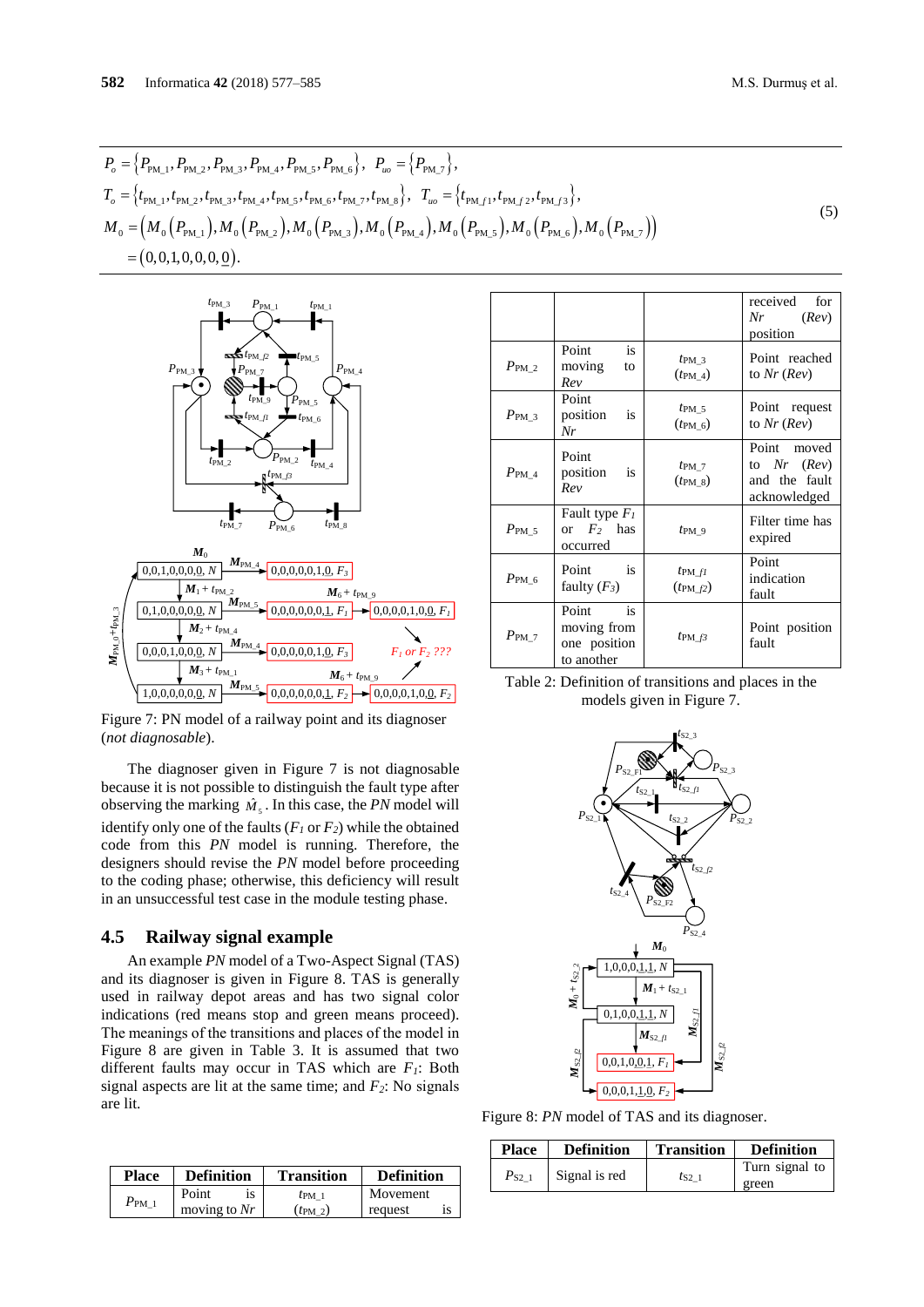| $P_{S2}$ 2  | Signal is green                      | $t_{S2}$ 2       | Turn signal to<br>red                                    |
|-------------|--------------------------------------|------------------|----------------------------------------------------------|
| $P_{S2}$ 3  | Fault type $F_I$<br>has occurred     | $t_{S2}$ 3       | Signal turned<br>to red and the<br>fault<br>acknowledged |
| $P_{S2_4}$  | Fault type $F_2$<br>has occurred     | $t_{S2}$ 4       | Signal turned<br>to red and the<br>fault<br>acknowledged |
| $P_{S2F1}$  | Unobservable<br>fault<br>restriction | ts2 fl           | Point<br>aspect<br>fault                                 |
| $P_{S2 F2}$ | Unobservable<br>fault<br>restriction | $t_{S2}$ $_{f2}$ | Point<br>indication<br>fault                             |

Table 3: Definition of transitions and places in the models given in Figure 8.

To compare the simplicity in decision of the faults with and without a diagnoser, an example Programmable Logic Controller (PLC) code snippet of TAS model is shown in Figure 9 and Figure 10, respectively.

As can be seen from Figure 9 and Figure 10, decision of fault occurrence with a diagnoser is simpler than without a diagnoser. For the PLC code given in Figure 9, the diagnoser compares the actual states of the *PN* model with predefined faulty states. When the faulty state of the diagnoser is fully matched with the marking of the actual *PN* states, the diagnoser sets the corresponding fault label.



Figure 9: Diagnoser block of TAS and decision of fault occurrence.



Figure 10: Decision of fault for TAS without diagnoser.

Moreover, since the V-model is modified by adding an additional step, we also defined a new task for the organizational structure of the software development team. The Diagnoser designer (DDes) is added to the preferred organizational structure of the enhanced Vmodel as given in Figure 11 (PM: Project Manager, RQM: Requirement Manager, Des: Designer, IMP: Implementer, VER: Verifier, VAL: Validator, DDes: Diagnoser Designer, ASR: Assessor). The original organizational structure can be seen from EN 50128 [15].



Figure 11: Recommended organizational structure for the enhanced V-model for SIL3&SIL4 software.

## **5 Conclusion**

Faults in a safety-critical system may cause severe harm to humans. Therefore, the development steps of software for such safety-critical systems must be executed very carefully. Designers, developers, and engineers must consider the recommendations of both the international safety standards and the national rules to satisfy the required safety level and fulfill requirements.

Although enhancing the V-model with DES-based fault diagnosis is time consuming, however, the advantages of this intermediate step are threefold: (1) it checks whether the developed model fulfills all software requirements related to the faults; (2) decision of faults with a diagnoser is simpler than without a diagnoser; and (3) an early check of the models is possible before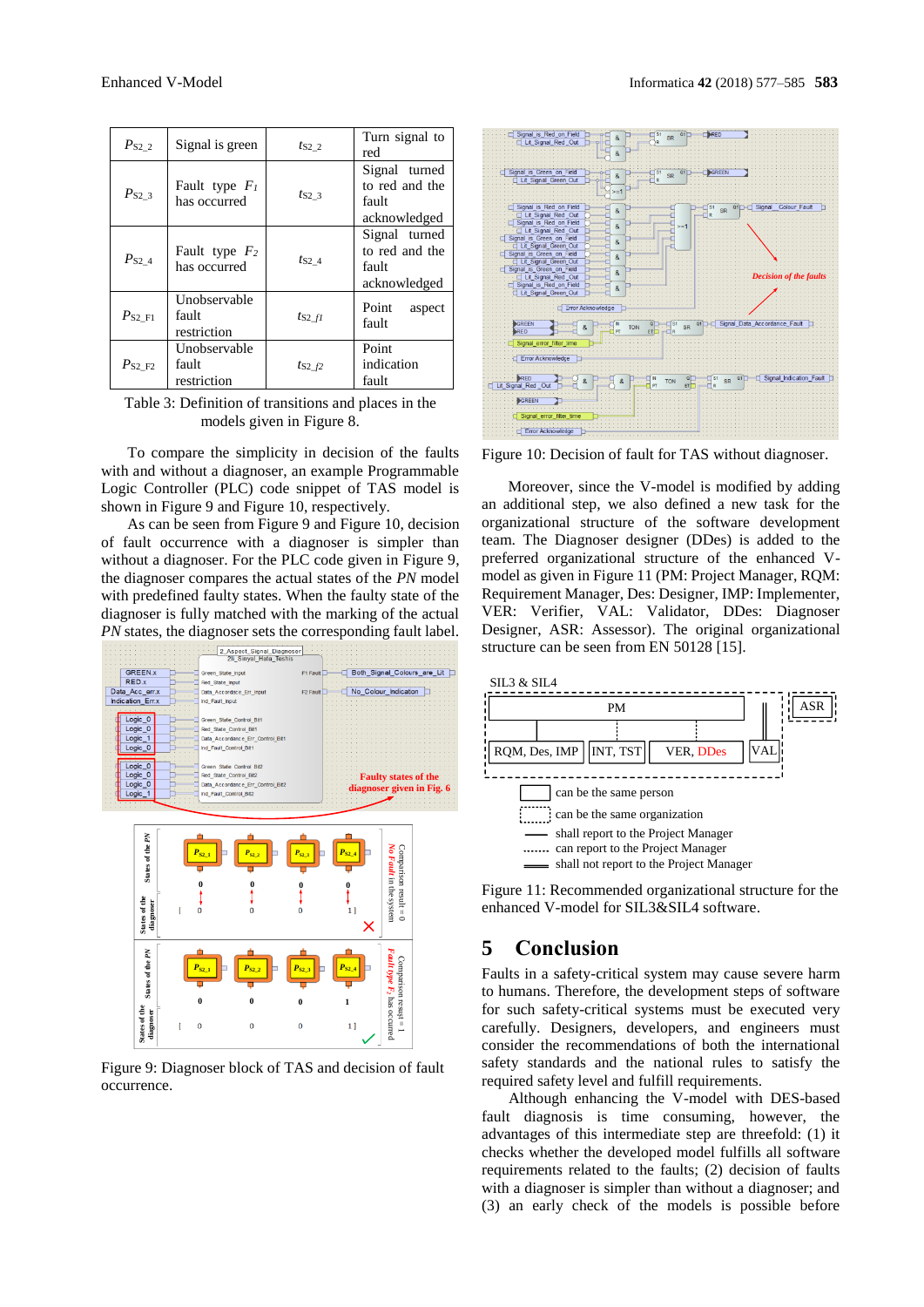proceeding to the coding and testing phase because the Vmodel leads developers from the module testing phase to the module design phase rather than the coding phase.

On the other hand, when costs and work hours are considered, adding such an intermediate step to the Vmodel can result in considerable benefits to both project management and product development departments.

#### **Acknowledgement**

The authors are thankful to Enago (www.enago.com) for the review of the English language of the paper.

## **References**

- [1] IEC61508 (2010). *Functional safety of electrical/electronic/programmable electronic safety-related systems, Parts 1–7*. International Electrotechnical Commission.
- [2] Rook P (1986). Controlling Software Projects. *Software Engineering Journal*, 1, pp. 7-16. <https://doi.org/10.1049/sej.1986.0003>
- [3] IEC 61508-4 (2010). *Functional safety of electrical/electronic/programmable electronic safety-related systems, Part 4: Definitions and Abbreviations*. International Electrotechnical Commission.
- [4] Munassar NM, Govardhan A (2010). A Comparison Between Five Models of Software Engineering. *International Journal of Computer Science Issues*, 7, pp. 94-101.
- [5] Krishna ST, Sreekanth S, Perumal K, Kumar Reddy KR (2012). Explore 10 Different Types of Software Development Process Models. *International Journal of Computer Science and Information Technologies*, 3:4580-4584.
- [6] Royce WW (1970). Managing the Development of Large Software Systems: Concepts ad Techniques. *Proceedings Wescon*, pp. 1-9.
- [7] Boehm BW (1988). A Spiral Model of Software Development and Enhancement. *Computer*, 21, pp. 61-72.

<https://doi.org/10.1109/2.59>

- [8] Lehman MM (1980). Programs, Life Cycles, and Laws of Software Evolution. *Proceedings of the IEEE*, 68, pp. 1060-1076. <https://doi.org/10.1109/PROC.1980.11805>
- [9] Rahman RA, Pulm U, Stetter R (2007). Systematic Mechatronic Design of a Piezo-Electric Brake. *16th International Conference on Engineering Design*, 28-31 July, Paris, France, pp. 1-12.
- [10] Märtin L, Schatalov M, Hagner M, Goltz U, Maibaum O (2013). A Methodology for Model-Based Development and Automated Verification of Software for Aerospace Systems. *IEEE Aerospace Conference*, 2-9 March, Big Sky, MT, USA, pp. 1- 19.

<https://doi.org/10.1109/AERO.2013.6496950>

[11] Scippacercola F, Pietrantuono R, Russo R, Zentai A (2015). Model-Driven Engineering of a Railway Interlocking System. *3rd Int Conf on Model-Driven*  *Eng and Soft Development*, 2-9 September, Angers, France, pp pp. 509-519.

[https://doi.org/10.1007/978-3-319-27869-8\\_22](https://doi.org/10.1007/978-3-319-27869-8_22)

- [12] SSG-39 (2016). *Design of Instrumentation and Control Systems for Nuclear Power Plants*. IAEA Safety Standards Series.
- [13] Kwiatkowska M, Norman G, Parker D (2002). PRISM: Probabilistic Symbolic Model Checker. Field T, Harrison PG, Bradley J, Harder U (ed) *Computer Performance Evaluation: Modeling Techniques and Tools, Lecture Notes in Computer Science*, Springer, Berlin, Heidelberg, pp. 200-204. [https://doi.org/10.1007/3-540-46029-2\\_13](https://doi.org/10.1007/3-540-46029-2_13)
- [14] Holzmann GJ (2003). *Spin model checker, the: primer and reference manual*. Addison-Wesley.
- [15] BS EN 50128 (2011). *Railway Applications-Communication, Signalling and processing systems: Software for railway control and protection systems*. International Electrotechnical Commission.
- [16] IEC 61508-3 (2010). *Functional safety of electrical/electronic/programmable electronic safety-related systems, Part 3: Software Requirements*. International Electrotechnical Commission.
- [17] Ratcliffe A (2011). SAS Software Development with the V-Model. *3SAS Global Forum, Coder's Corner*, 4-7 April, Las Vegas, Nevada, USA, pp. 1-9.
- [18]Brat GP (2017). Reducing V&V Cost of Flight Critical Systems: Myth or Reality? *AIAA Information Systems, AIAA SciTech Forum*, American Institute of Aeronautics and Astronautics, 9-13 January, Grapevine, Texas, USA, pp. 1-10.
- [19] Boehm BW (1984). Verifying and Validating Software Requirements and Design Specifications. *IEEE Software*, 1, pp. 75-88. <https://doi.org/10.1109/MS.1984.233702>
- [20] Boehm BW (1984). Software Engineering Economics. *IEEE Transactions on Software Engineering*, SE-10, pp. 4-21. <https://doi.org/10.1109/TSE.1984.5010193>
- [21] Boehm BW (1987). Industrial Software Metrics: A Top Ten List. *IEEE Software*, 4, pp. 264-271.
- [22] Haskins B, Stecklein J, Dick B, Moroney G, Lovell R, Dabney J (2004). Error Cost Escalation Through the Project Life Cycle. *14th Annual Int Symp, Int Council on Systems Engineering*, 19-24 June, Toulouse, France, pp. 1723-1737. <https://doi.org/10.1002/j.2334-5837.2004.tb00608.x>
- [23] Schneider GM, Martin J, Tsai WT (1992). An Experimental Study of Fault Detection in User Requirements Documents. *IACM Transactions on Software Engineering and Methodology*, 1, pp. 188- 204.

<https://doi.org/10.1145/128894.128897>

- [24] Cassandras CG, Lafortune S (2008). *Introduction to Discrete Event Systems*. Springer, New York. <https://doi.org/10.1007/978-0-387-68612-7>
- [25] Sampath M, Sengupta R, Lafortune S, Sinnamohideen K, Teneketzis D (1995). Diagnosability of discrete-event systems. *IEEE Trans on Automatic Control*, 40, pp. 1555-1575.